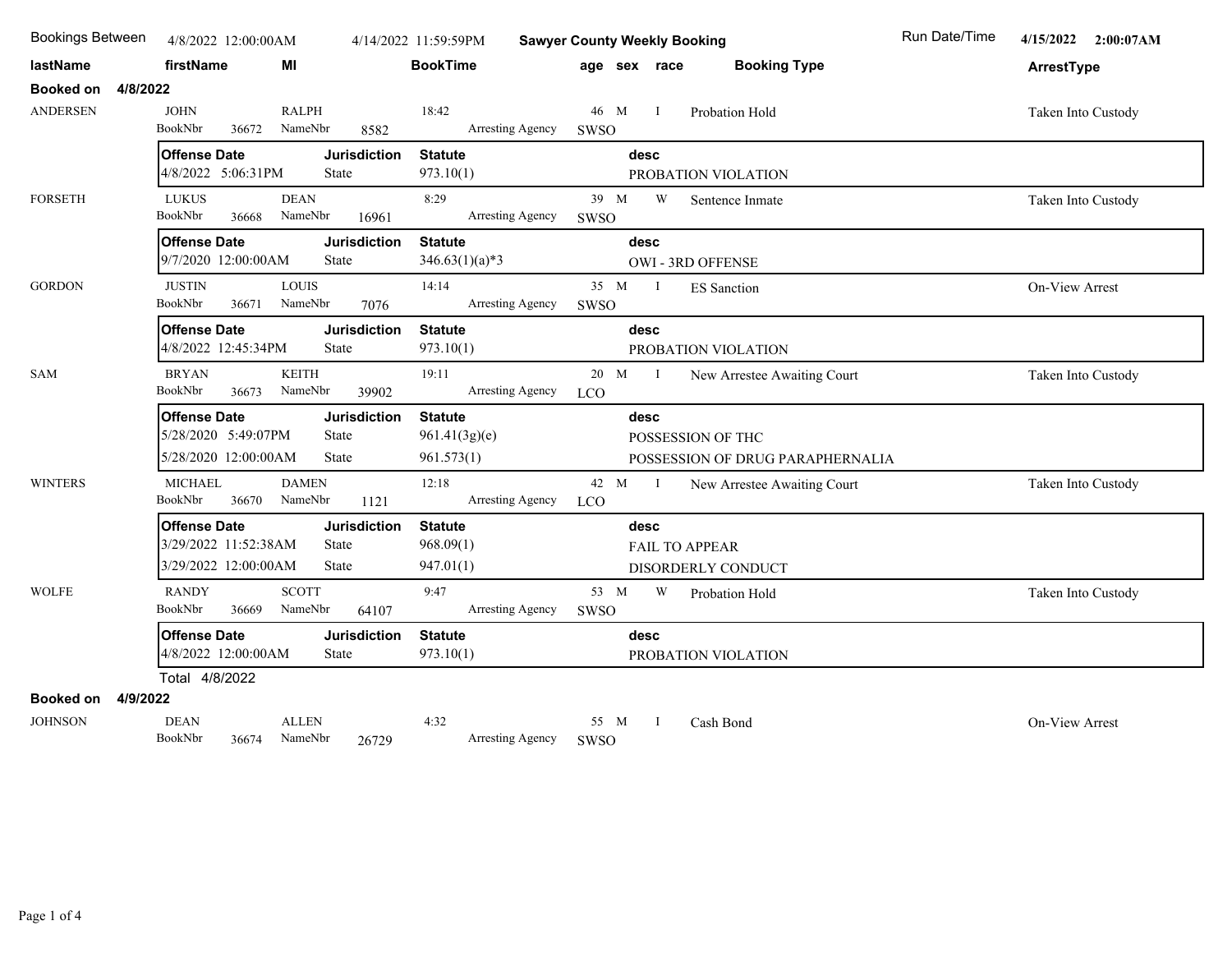| <b>Bookings Between</b>       | 4/8/2022 12:00:00AM                                       |                     | 4/14/2022 11:59:59PM        | <b>Sawyer County Weekly Booking</b> |              |                                                                                                       | Run Date/Time | 4/15/2022<br>2:00:07AM |
|-------------------------------|-----------------------------------------------------------|---------------------|-----------------------------|-------------------------------------|--------------|-------------------------------------------------------------------------------------------------------|---------------|------------------------|
| lastName                      | firstName<br>МI                                           |                     | <b>BookTime</b>             |                                     | age sex race | <b>Booking Type</b>                                                                                   |               | ArrestType             |
|                               | <b>Offense Date</b>                                       | <b>Jurisdiction</b> | <b>Statute</b>              |                                     | desc         |                                                                                                       |               |                        |
|                               | 4/9/2022 3:11:33AM                                        | <b>State</b>        | 946.49(1)(b)                |                                     |              | FELONY BAIL JUMPING                                                                                   |               |                        |
|                               | 4/9/2022 3:11:33AM                                        | State               | 946.41(1)                   |                                     |              | RESISTING OR OBSTRUCTING OFFICER                                                                      |               |                        |
|                               | 4/9/2022 3:11:33AM                                        | <b>State</b>        | 973.10(1)                   |                                     |              | PROBATION VIOLATION                                                                                   |               |                        |
|                               | 4/9/2022 3:11:33AM                                        | <b>State</b>        | 946.49(1)(b)                |                                     |              | FELONY BAIL JUMPING                                                                                   |               |                        |
|                               | 4/9/2022 3:11:33AM                                        | <b>State</b>        | 946.49(1)(b)                |                                     |              | FELONY BAIL JUMPING                                                                                   |               |                        |
|                               | 4/9/2022 3:11:33AM                                        | <b>State</b>        | 946.49(1)(b)                |                                     |              | FELONY BAIL JUMPING                                                                                   |               |                        |
|                               | 4/9/2022 3:11:33AM                                        | <b>State</b>        | 946.49(1)(b)                |                                     |              | FELONY BAIL JUMPING                                                                                   |               |                        |
|                               | 4/9/2022 3:11:33AM                                        | <b>State</b>        | 946.49(1)(b)                |                                     |              | FELONY BAIL JUMPING                                                                                   |               |                        |
|                               | 4/9/2022 3:11:33AM                                        | <b>State</b>        | 946.49(1)(b)                |                                     |              | FELONY BAIL JUMPING                                                                                   |               |                        |
|                               | 4/9/2022 3:11:33AM                                        | <b>State</b>        | 946.49(1)(b)                |                                     |              | FELONY BAIL JUMPING                                                                                   |               |                        |
|                               | 4/9/2022 3:11:33AM                                        | State               | 948.03(3)(b)                |                                     |              | PHYSICAL ABUSE OF CHILD                                                                               |               |                        |
| <b>SMART</b>                  | <b>RENE</b><br><b>LISA</b>                                |                     | 17:03                       | 53 F                                | Ι.           | New Arrestee Awaiting Court                                                                           |               | Taken Into Custody     |
|                               | BookNbr<br>36676<br>NameNbr                               | 53752               | Arresting Agency            | SWSO                                |              |                                                                                                       |               |                        |
|                               | <b>Offense Date</b>                                       | <b>Jurisdiction</b> | <b>Statute</b>              |                                     | desc         |                                                                                                       |               |                        |
|                               | 4/9/2022 4:17:08PM                                        | <b>State</b>        | 947.01(1)                   |                                     |              | DISORDERLY CONDUCT                                                                                    |               |                        |
|                               | Total 4/9/2022                                            |                     |                             |                                     |              |                                                                                                       |               |                        |
| <b>Booked on</b><br>4/11/2022 |                                                           |                     |                             |                                     |              |                                                                                                       |               |                        |
| <b>KEMMITS</b>                | <b>SARAH</b><br><b>ANN</b><br>BookNbr<br>NameNbr<br>36677 | 19620               | 12:22<br>Arresting Agency   | 35 F<br>SWSO                        | W            | DNA Intake                                                                                            |               | Taken Into Custody     |
|                               | <b>Offense Date</b>                                       | <b>Jurisdiction</b> | <b>Statute</b>              | desc                                |              |                                                                                                       |               |                        |
|                               |                                                           |                     |                             |                                     |              |                                                                                                       |               |                        |
|                               | Total 4/11/2022                                           |                     |                             |                                     |              |                                                                                                       |               |                        |
| 4/12/2022<br><b>Booked on</b> |                                                           |                     |                             |                                     |              |                                                                                                       |               |                        |
| <b>BARBER</b>                 | <b>ALTON</b><br><b>CHASE</b>                              |                     | 2:47                        | 32 M                                | - I          | BAC over .04%                                                                                         |               | Taken Into Custody     |
|                               | BookNbr<br>NameNbr<br>36682                               | 9809                | Arresting Agency            | <b>HPD</b>                          |              |                                                                                                       |               |                        |
|                               | <b>Offense Date</b>                                       | <b>Jurisdiction</b> | <b>Statute</b>              |                                     | desc         |                                                                                                       |               |                        |
|                               | 4/12/2022 1:12:02AM                                       | <b>State</b>        | Out of County Warrant       |                                     |              | Out of County Warrant                                                                                 |               |                        |
|                               | 4/12/2022 1:12:02AM                                       | <b>State</b>        | 968.09(1)                   |                                     |              | FAIL TO APPEAR                                                                                        |               |                        |
|                               | 4/12/2022 1:12:02AM                                       | <b>State</b>        | Out of County Warrant       |                                     |              | Out of County Warrant                                                                                 |               |                        |
|                               | 4/12/2022 1:12:02AM                                       | State               | 968.09(1)                   |                                     |              | FAIL TO APPEAR                                                                                        |               |                        |
|                               | 4/12/2022 1:12:02AM                                       | State               | $343.44(1)(b)$ & $(2)(ar)2$ |                                     |              | OPERATE MOTOR VEHICLE WHILE REVOKED - REV DUE<br>TO ALC/CONT/SUBST/REFUSAL                            |               |                        |
|                               | 4/12/2022 1:12:02AM                                       | State               | $347.413(1)*1$              |                                     |              | FAILURE TO INSTALL IGNITION INTERLOCK<br>DEVICE/TAMPERING/VIOLATE ORDER RESTRICT<br>OPERATE PRIVILEGE |               |                        |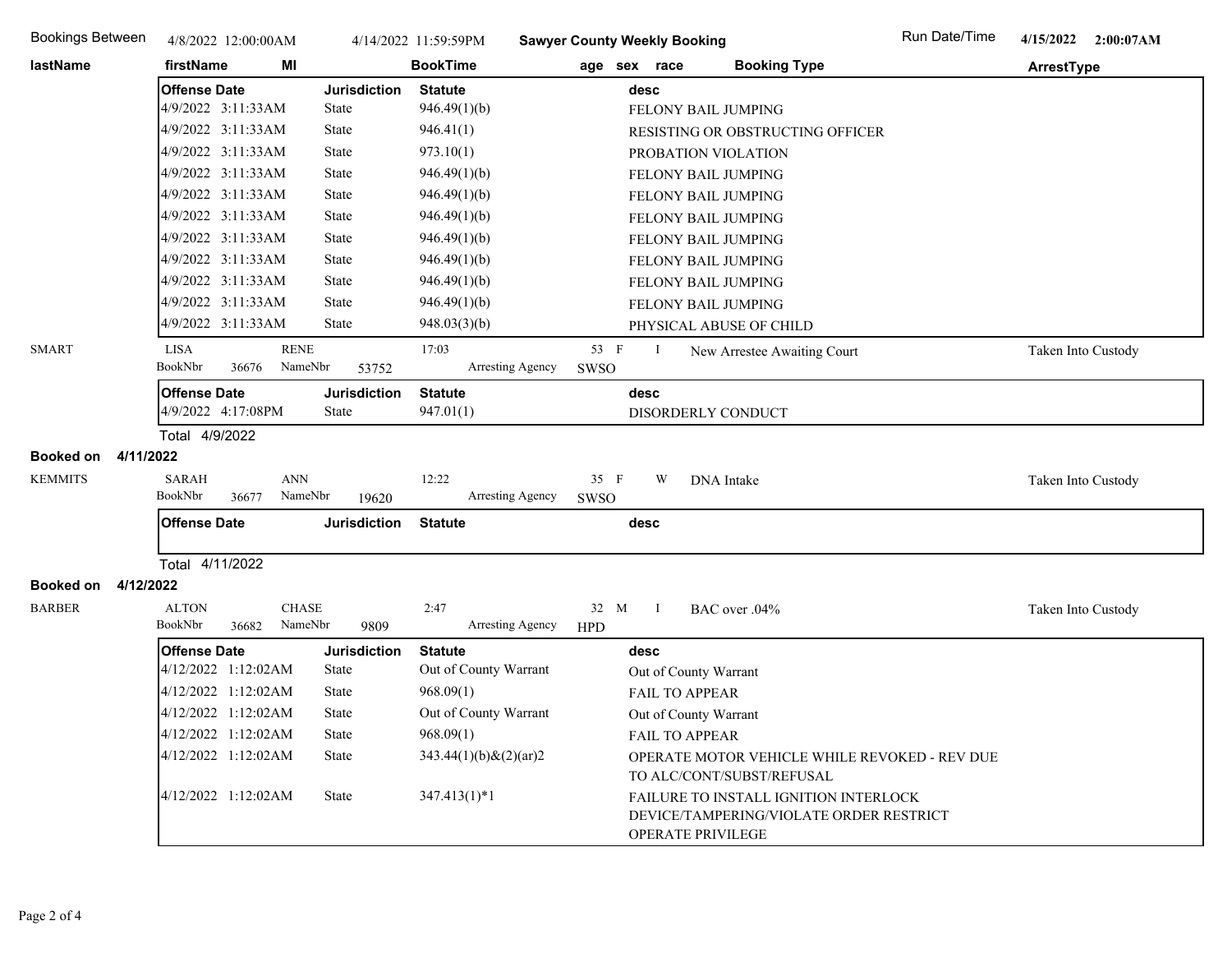| <b>Bookings Between</b>       | 4/8/2022 12:00:00AM                                 |                                  | 4/14/2022 11:59:59PM               | <b>Sawyer County Weekly Booking</b>           | Run Date/Time<br>4/15/2022 2:00:07AM |
|-------------------------------|-----------------------------------------------------|----------------------------------|------------------------------------|-----------------------------------------------|--------------------------------------|
| lastName                      | firstName                                           | MI                               | <b>BookTime</b>                    | <b>Booking Type</b><br>age sex race           | ArrestType                           |
| <b>GORDON</b>                 | <b>LOUIS</b>                                        | <b>WAYNE</b>                     | 17:33                              | 62 M<br>Ι.<br>Cash Bond                       | Taken Into Custody                   |
|                               | BookNbr<br>36685                                    | NameNbr<br>822                   | Arresting Agency                   | SWSO                                          |                                      |
|                               | <b>Offense Date</b><br><b>Jurisdiction</b>          |                                  | <b>Statute</b>                     | desc                                          |                                      |
|                               | 4/12/2022 4:00:15PM<br>9/28/2021 12:00:00AM         | <b>State</b><br>State            | 973.10(1)<br>968.09(1)             | PROBATION VIOLATION                           |                                      |
|                               | 9/28/2021 12:00:00AM                                | State                            | 946.49(1)(b)                       | <b>FAIL TO APPEAR</b>                         |                                      |
| <b>KORZENIESKI</b>            | <b>ERIC</b>                                         | <b>RAYMOND</b>                   | 9:23                               | FELONY BAIL JUMPING<br>45 M<br>W              |                                      |
|                               | BookNbr<br>36683                                    | NameNbr<br>13809                 | Arresting Agency                   | Summons and Complaint<br>SWSO                 | <b>On-View Arrest</b>                |
|                               | <b>Offense Date</b>                                 | <b>Jurisdiction</b>              | <b>Statute</b>                     | desc                                          |                                      |
|                               | 2/4/2022 12:00:00AM                                 | State                            | 940.19(1)                          | <b>MISDEMEANOR BATTERY</b>                    |                                      |
| <b>QUAGON</b>                 | <b>MELISSA</b>                                      | JAE                              | 1:49                               | 40 F<br>$\mathbf{I}$<br>Hold for Other County | On-View Arrest                       |
|                               | BookNbr<br>36681                                    | NameNbr<br>61916                 | Arresting Agency                   | WSP                                           |                                      |
|                               | <b>Offense Date</b>                                 | <b>Jurisdiction</b>              | <b>Statute</b>                     | desc                                          |                                      |
|                               | 4/12/2022 1:12:02AM                                 | State                            | Out of County Warrant<br>968.09(1) | Out of County Warrant                         |                                      |
|                               | 4/12/2022 1:12:02AM<br>State<br>3/15/2022 1:12:02AM |                                  |                                    | FAIL TO APPEAR                                |                                      |
|                               |                                                     | <b>State</b>                     | 968.09(1)                          | <b>FAIL TO APPEAR</b>                         |                                      |
| <b>RICHARDSON</b>             | <b>RONDA</b><br>BookNbr<br>36684                    | <b>JOAN</b><br>NameNbr<br>226997 | 9:25<br>Arresting Agency           | 68 F<br>W<br>Summons and Complaint<br>SWSO    | On-View Arrest                       |
|                               | <b>Offense Date</b>                                 | <b>Jurisdiction</b>              | <b>Statute</b>                     | desc                                          |                                      |
|                               | 2/21/2022 12:00:00AM                                | State                            | 943.01(1)                          | CRIMINAL DAMAGE TO PROPERTY                   |                                      |
|                               | 2/21/2022 12:00:00AM                                | State                            | 947.01(1)                          | DISORDERLY CONDUCT                            |                                      |
|                               | Total 4/12/2022                                     |                                  |                                    |                                               |                                      |
| <b>Booked on</b><br>4/13/2022 |                                                     |                                  |                                    |                                               |                                      |
| <b>OLDHAM</b>                 | <b>CHRISTOPHER</b><br>BookNbr<br>36686              | <b>JAMES</b><br>NameNbr<br>55529 | 12:42<br>Arresting Agency          | W<br>41 M<br>Sentence Inmate<br><b>SWSO</b>   | Taken Into Custody                   |
|                               | <b>Offense Date</b>                                 | <b>Jurisdiction</b>              | <b>Statute</b>                     | desc                                          |                                      |
|                               | 9/14/2020 12:00:00AM                                | State                            | 785.04(1)(b)                       | CONTEMPT OF COURT - SANCTIONS AUTHORIZED      |                                      |
|                               |                                                     |                                  |                                    |                                               |                                      |
|                               |                                                     |                                  |                                    |                                               |                                      |
|                               |                                                     |                                  |                                    |                                               |                                      |

Total 4/13/2022

## **Booked on 4/14/2022**

| FAWLEY | LISA                                          |       | <b>REINE</b> | 12:55               |                       | 44 F       | W                     | Hold for Other County | On-View Arrest |
|--------|-----------------------------------------------|-------|--------------|---------------------|-----------------------|------------|-----------------------|-----------------------|----------------|
|        | BookNbr                                       | 36690 | NameNbr      | 223259              | Arresting Agency      | <b>HPD</b> |                       |                       |                |
|        | <b>Offense Date</b><br>$3/16/2022$ 12:00:00AM |       |              | <b>Jurisdiction</b> | <b>Statute</b>        |            | desc                  |                       |                |
|        |                                               |       |              | State               | Out of County Warrant |            | Out of County Warrant |                       |                |